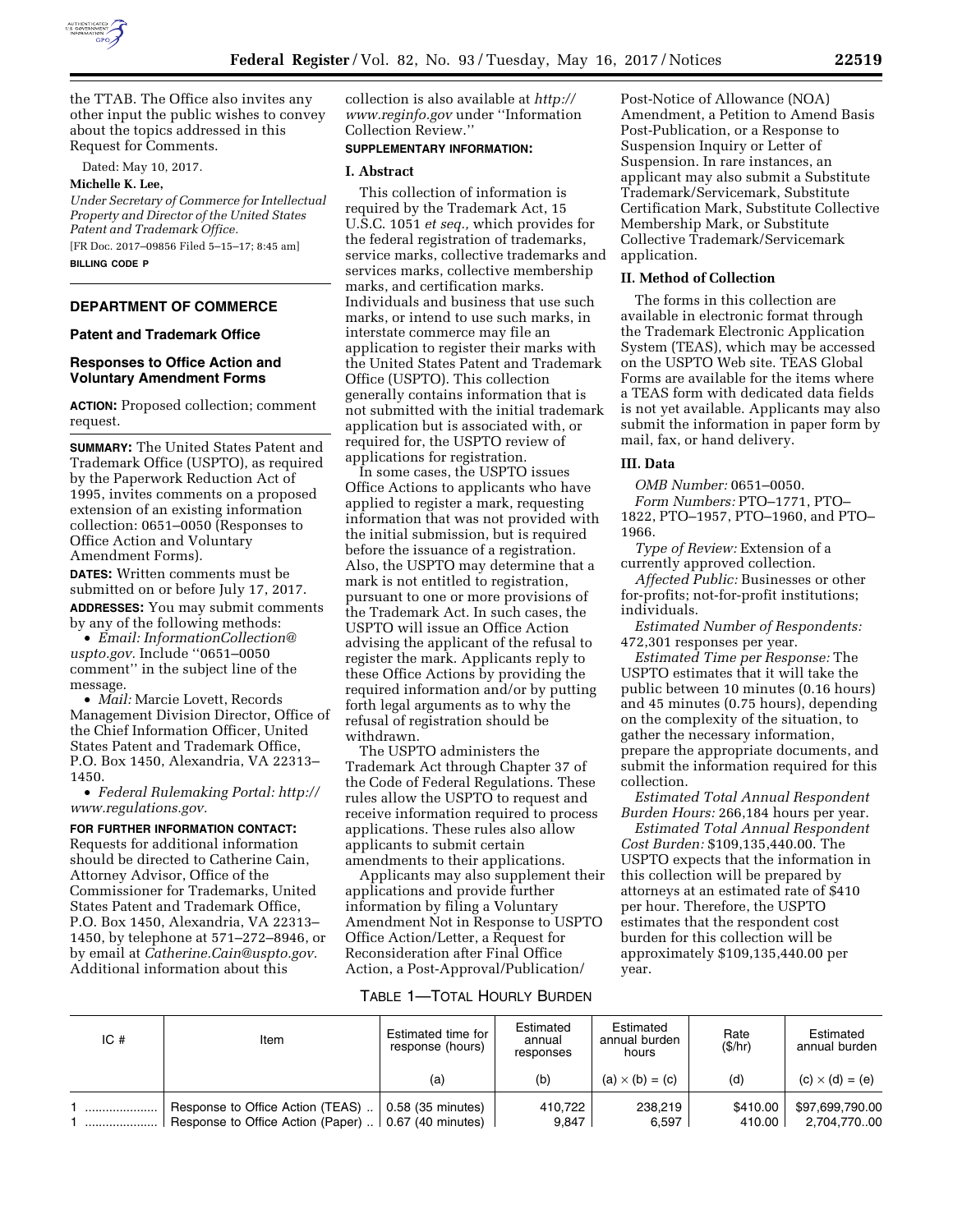| IC#    | Item                                                                                             | Estimated time for<br>response (hours) | Estimated<br>annual<br>responses | Estimated<br>annual burden<br>hours | Rate<br>(\$/hr)  | Estimated<br>annual burden |
|--------|--------------------------------------------------------------------------------------------------|----------------------------------------|----------------------------------|-------------------------------------|------------------|----------------------------|
|        |                                                                                                  | (a)                                    | (b)                              | $(a) \times (b) = (c)$              | (d)              | $(c) \times (d) = (e)$     |
| 2      | Substitute<br>Trademark/Servicemark<br>Application,<br>Principal<br>Register<br>(TEAS Global).   | 0.50 (30 minutes)                      | 1                                | 1.                                  | 410.00           | 410.00                     |
| 2      | Substitute Trademark/Servicemark<br>Principal<br>Application,<br>Register<br>(Paper).            | 0.50 (30 minutes)                      | 1                                | 1                                   | 410.00           | 410.00                     |
| 3      | Substitute Certification Mark (TEAS<br>Global).                                                  | 0.50 (30 minutes)                      | 1                                | 1.                                  | 410.00           | 410.00                     |
| 3<br>4 | Substitute Certification Mark (Paper)<br>Substitute Collective Membership<br>Mark (TEAS Global). | 0.50 (30 minutes)<br>0.50 (30 minutes) | 1.<br>1.                         | 1.<br>1                             | 410.00<br>410.00 | 410.00<br>410.00           |
| 4      | Substitute Collective<br>Membership<br>Mark (Paper).                                             | 0.50 (30 minutes)                      | 1                                | 1.                                  | 410.00           | 410.00                     |
| $5$    | Substitute Collective<br>Trademark/<br>Servicemark (TEAS Global).                                | 0.50 (30 minutes)                      | 1.                               | $\mathbf{1}$                        | 410.00           | 410.00                     |
| $5$    | Substitute Collective<br>Trademark/<br>Servicemark (Paper).                                      | 0.50 (30 minutes)                      | 1.                               | 1.                                  | 410.00           | 410.00                     |
| $6$    | Voluntary Amendment Not in Re-<br>sponse to USPTO Office Action/<br>Letter (TEAS).               | 0.33 (20 minutes)                      | 16,117                           | 5,319                               | 410.00           | 2,180,790.00               |
| 6      | Voluntary Amendment Not in Re-<br>sponse to USPTO Office Action/<br>Letter (Paper).              | 0.50 (30 minutes)                      | 163                              | 82                                  | 410.00           | 33,620.00                  |
| 7      | Request for Reconsideration After<br>Final Office Action (TEAS).                                 | 0.67 (40 minutes)                      | 17,515                           | 11,735                              | 410.00           | 4,811,350.00               |
| $7$    | Request for Reconsideration After<br>Final Office Action (Paper).                                | 0.75 (45 minutes)                      | 44                               | 33                                  | 410.00           | 13,530.00                  |
| 8      | Post-Approval/Publication/Post-No-<br>tice of Allowance (NOA) Amend-<br>ment (TEAS).             | 0.42 (25 minutes)                      | 4,541                            | 1,907                               | 410.00           | 781,870.00                 |
| 8      | Post-Approval/Publication/Post-No-<br>tice of Allowance (NOA) Amend-<br>ment (Paper).            | 0.50 (30 minutes)                      | 11                               | 6                                   | 410.00           | 2,460.00                   |
| $9$    | Petition to Amend Basis Post-Publi-<br>cation (TEAS Global).                                     | 0.33 (20 minutes)                      | 800                              | 264                                 | 410.00           | 108,240.00                 |
|        | Petition to Amend Basis Post-Publi-<br>cation (Paper).                                           | 0.42 (25 minutes)                      | 33                               | 14                                  | 410.00           | 5,740.00                   |
| 10     | Response to Suspension Inquiry or<br>Letter of Suspension (TEAS).                                | 0.16 (10 minutes)                      | 12,499                           | 2,000                               | 410.00           | 820,000.00                 |
| $10$   | Response to Suspension Inquiry or<br>Letter of Suspension.                                       | 0.25 (15 minutes)                      | 13                               | з                                   | 410.00           | 1,230.00                   |
| Total  |                                                                                                  |                                        | 472,300                          | 266,184                             |                  | 109,135,440.00             |

# TABLE 1—TOTAL HOURLY BURDEN—Continued

*Estimated Total Annual (Non-hour Respondent Cost Burden:* \$113,053.35. There are no capital start-up, maintenance, or record-keeping costs associated with this information collection. However, this collection

does have annual (non-hour) costs in the form of postage costs and filing fees.

Customers incur postage costs when submitting non-electronic information to the USPTO by mail through the United States Postal Service. The USPTO expects that the majority

(roughly 98%) of the paper forms are submitted to the USPTO via first-class mail. The USPTO estimates that these submissions will typically weigh approximately one ounce and that the first-class postage for these submissions is \$0.49 per submission.

# TABLE 2—POSTAGE COSTS

| IC# | Item                                                             | Responses | Postage costs | Total<br>(non-hour) cost<br>burden |
|-----|------------------------------------------------------------------|-----------|---------------|------------------------------------|
|     |                                                                  | (a)       | (b)           | $(a \times b) = (c)$               |
| $1$ |                                                                  | 9.847     | \$0.49        | \$4,825.03                         |
| 2   | Substitute Trademark/Servicemark Application, Principal Register |           | 0.49          | 0.49                               |
| $3$ |                                                                  |           | 0.49          | 0.49                               |
| 4   |                                                                  |           | 0.49          | 0.49                               |
| $5$ |                                                                  |           | 0.49          | 0.49                               |